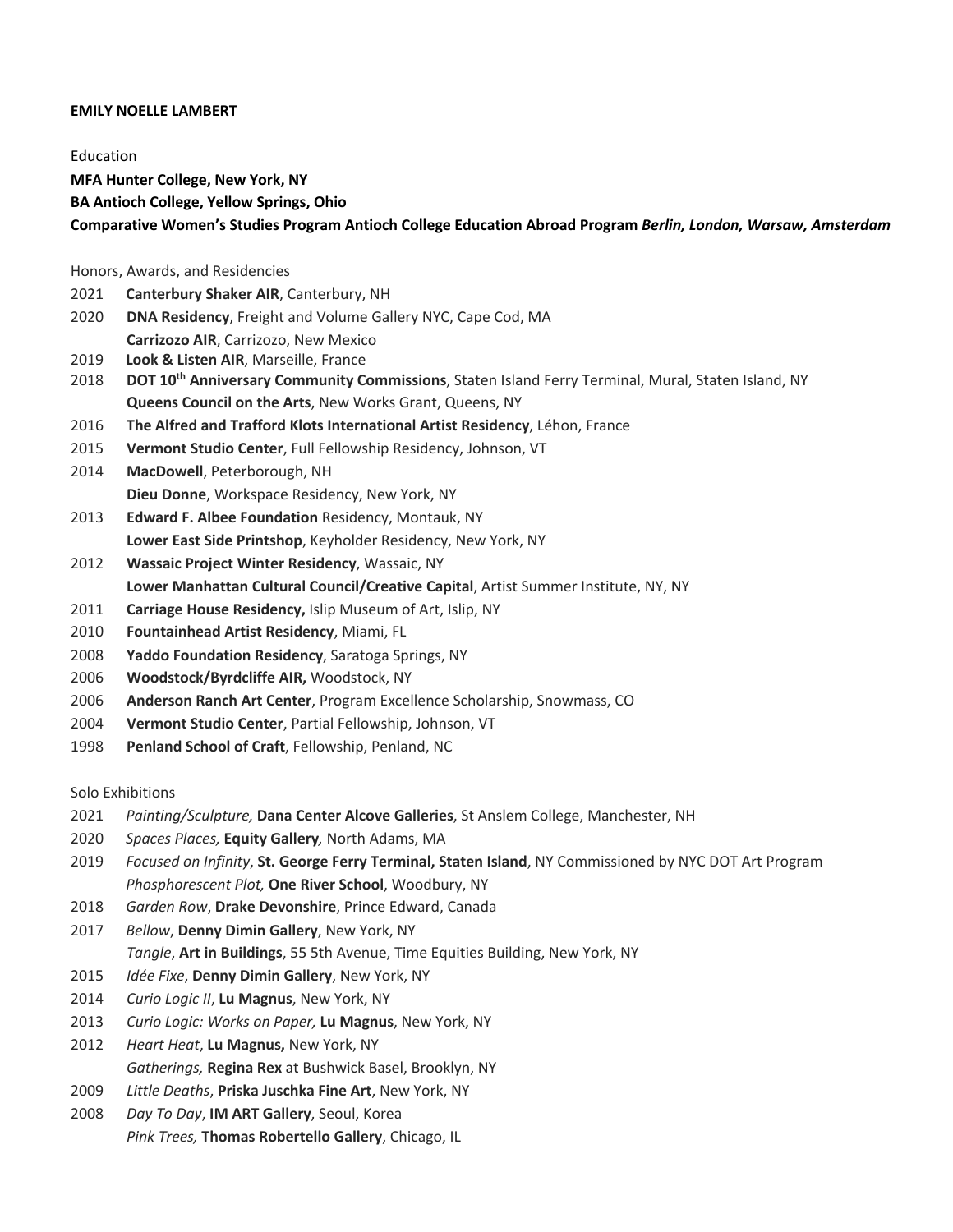2007 *Strange Dust*, **Priska Juschka Fine Art**, New York, NY *Compelling Pursuit*, **Galerie WIT**, Wageningen, Netherlands (two person)

# **Selected Group Exhibitions**

| 2021 | Orchid Foundation Benefit, New York, NY                                                          |
|------|--------------------------------------------------------------------------------------------------|
|      | Under the Influence, One Mile Gallery, Kingston, NY (3 person)                                   |
| 2019 | Limited Editions, Equity Gallery, New York, NY                                                   |
|      | Ho Hum All Ye Faithful, BravinLee Programs, New York, NY                                         |
|      | Faculty Exhibition, Thorne Sagendorph Gallery, Keene State College, Keene, NH                    |
|      | Purple, Underdonk, Brooklyn, NY                                                                  |
|      | Drawing Obsessions, Patchogue Art Center, Patchogue, NY                                          |
|      | Bring Something Pink, Atelier Seruse, Marseille, France                                          |
|      | Rulers, Coco Hunday Gallery, Tampa, FL                                                           |
| 2018 | Summer of Love, Freight and Volume Gallery, New York, NY                                         |
|      | NADA Art Fair, Denny Gallery, New York, NY                                                       |
|      | Indiglo, Far and Wide, Brooklyn, NY curated by Jessica Cannon                                    |
|      | Brooklyn Academy of Music Auction, Pioneer Works, Brooklyn, NY                                   |
| 2017 | Weekend, Mindy Solomon Gallery, curated by Ezra Johnson, Miami, Florida                          |
|      | Women Painting, Miami Dade College, Miami, FL                                                    |
|      | August Sun, Dodd School of Art, University of Georgia, curated by Ridley Howard, Athens, Georgia |
|      | Forward Union Fair, Art workers with critical social justice organizations, New York, NY         |
| 2016 | The Art of Our Time, John and Mable Ringling Museum, Sarasota, Florida                           |
|      | Abstraction, Eddy's Room, Brooklyn, New York                                                     |
|      | The Black & White Project, curated by Yifat Gat, Transmitter, Brooklyn, NY                       |
|      | SMILE!, Shin Gallery, New York, NY                                                               |
|      | 9 Sculptures, BravinLee Programs, New York, NY                                                   |
|      | Shelf life, curated by Jay Davis, The Gallery at Ace Hotel, New York, NY                         |
|      | Elemental, Lorimoto, curated by Robert Otto Epstein, Ridgewood, NY                               |
|      | Drawing for Sculpture, Tiger Strikes Asteroid, curated by Courtney Puckett, Brooklyn, NY         |
| 2015 | I Can't Wait To Get Off Work, curated by Austin Eddy, Bannerette, Brooklyn, NY                   |
|      | Re:Purposed, The John & Mable Ringling Museum of Art, Sarasota, Florida                          |
|      | Busts, Van Doren Waxter Gallery, New York, NY                                                    |
|      | Wrap Around 6, curated by Renée Ricardo, ARENA@Suite 806, New York, NY                           |
|      | Ice Storm, curated by Sharona Eliassaf and Emily Weiner, The Willows, Brooklyn, NY               |
| 2014 | Workspace, Dieu Donne, New York, NY                                                              |
|      | Big, Fat, and Juicy, Pelham Art Center, Pelham, NY                                               |
|      | MAKE/DO: Contemporary Artists Craft, Western Michigan University, Kalamazoo, MI                  |
|      | Verge, Munch Gallery, New York, NY                                                               |
| 2013 | Totem, Asya Geisberg Gallery, New York, NY                                                       |
|      | Emerging, Ille Arts, Amagansett, NY                                                              |
|      | Genius of Love, Brian Morris Gallery, New York, NY                                               |
|      | No Sun Without Shadow, Lu Magnus, New York, NY                                                   |
|      | Thanks, Lu Magnus, New York, NY                                                                  |
|      | Tabletop Installation for Brooklyn Museum Artist Ball, Brooklyn, NY                              |
| 2012 | Special Project Installation, Untitled Art Fair, Miami Beach, FL                                 |
|      | Hot Paint, Weekend Space, Los Angeles, CA                                                        |
|      | Burn Before Reading, Project for SCOPE NYC, New York, NY                                         |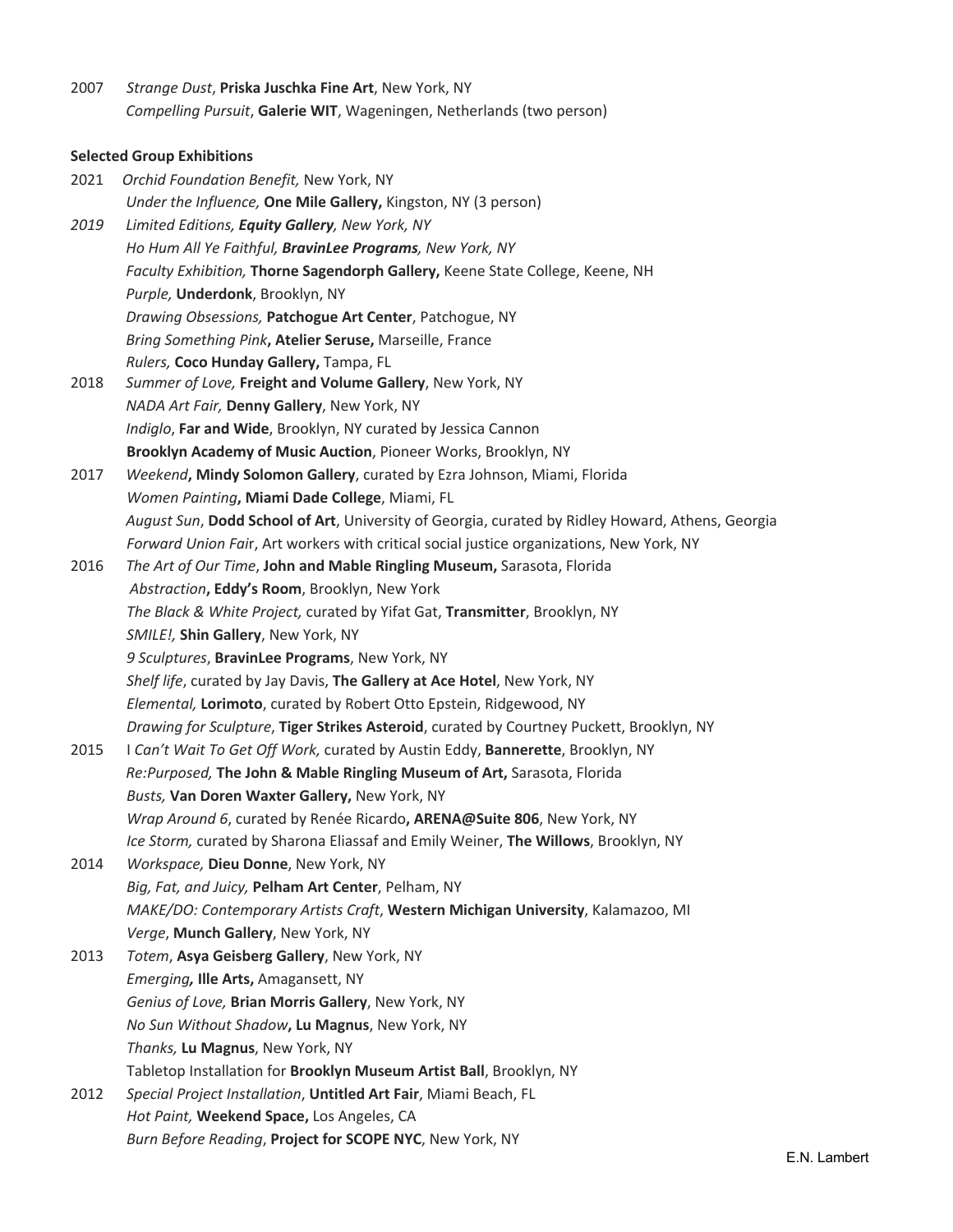*Into the Looking Glass*, **Noyes Museum of Art**, Oceanville, NJ *In What Distant or Deep Skies*, **Lu Magnus,** New York, NY

- 2011 *A Room of Her Own*, curated by Natalie Frank, **Lu Magnus**, New York, NY *Die Like You Really Mean It,* **Allegra La Viola Gallery**, New York, NY *The Unseen*, **Torrance Museum of Art**, Los Angeles, CA *Rogue Element*, **RH+ Gallery**, Istanbul, Turkey
- 2010 *The Big Picture,* **Priska Juschka Fine Art**, New York, NY *Home,* **Bullet Space Gallery**, New York, NY *Face Off,* **Thomas Robertello Gallery**, Chicago, IL
- 2009 *Marginalia,* **MTS Gallery**, Anchorage, AK *What Could Be Our Last,* **YES Gallery**, Brooklyn, NY
- 2008 *Remarks on Color,* **Galerie Baer**, Dresden, Germany *Cryptoreal: Art and Myth*, **St. George Church**, Flushing, NY curated by Darren Jones
- 2007 *CAA Regional MFA Exhibition*, **Hunter College Gallery**, New York, NY
- 2006 *!@##\$%,* **The Artist Network**, New York, NY *Introductions,* **Thomas Robertello Gallery**, Chicago, IL *Asa Nisi Masa*, **Marvelli Gallery**, New York, NY *Go Figure,* **Jet Artworks**, Washington DC *Passion and Wheels,* **Olin Gallery**, Roanoke College, Salem, VA
- 2003 *Pantone,* **Massimo Audiello,** New York, NY *Exquisite Corpse L train,* **Lisa Kirk's Outlaw Series**, NY, NY
- 2002 *Generations*, **AIR Gallery,** New York, NY

## **Visiting Artist and Lectures**

- 2020 **Brooklyn College**, MFA Guest Lecture and Studio Visits, Brooklyn, NY **Lehman College**, MFA Guest Visit, Bronx, NY **Art in Buildings**, Artist Conversation, New York, NY
- 2018 **Brooklyn College**, MFA Guest Critiques, Brooklyn, NY
- 2017 **Pratt Institute**, Guest Critic Graduate Printmaking, Brooklyn, NY **National Young Arts Foundation**, Master Class, New York, NY/ Miami, FL
- 2016 **Pratt Institute**, Guest Critic Undergraduate Fine Arts, Brooklyn, NY **Long Island University**, Visiting Artist Graduate Painting, Long Island, NY
- 2015 **Lehman College**, Visiting Artist Graduate Painting, Bronx, New York **Ringling Museum of Art**, panel discussion participant on exhibition RE:Purposed, Sarasota, FL **American University**, lecture on solo exhibition in NYC, New York, NY
- 2014 **University of Pennsylvania**, Visiting Artist to Graduate MFA Program, State College, PA **School of Visual Art**, Visiting Artist, graduate students, New York, NY **University of South Florida**, Visiting Artist and Lecture, Tampa, FL
- 2013 **Montclair State University**, Visiting Artist for Advanced Painting Class, Montclair, NJ **Brooklyn College**, MFA lecture and studio visits, Brooklyn, NY **Fordham College**, Lecture to senior painting class, New York, NY
- 2011 **Center of Advanced Design Studies of Monterey,** Guest Teacher, Monterey, Mexico

## **Press and Publications**

- 2020 Galerie Magazine, "Art-Filled Apartment in Renzo Piano's First NY Residential Tower" Fall 2020.
- 2018 Art Maze Magazine, Summer 2018.